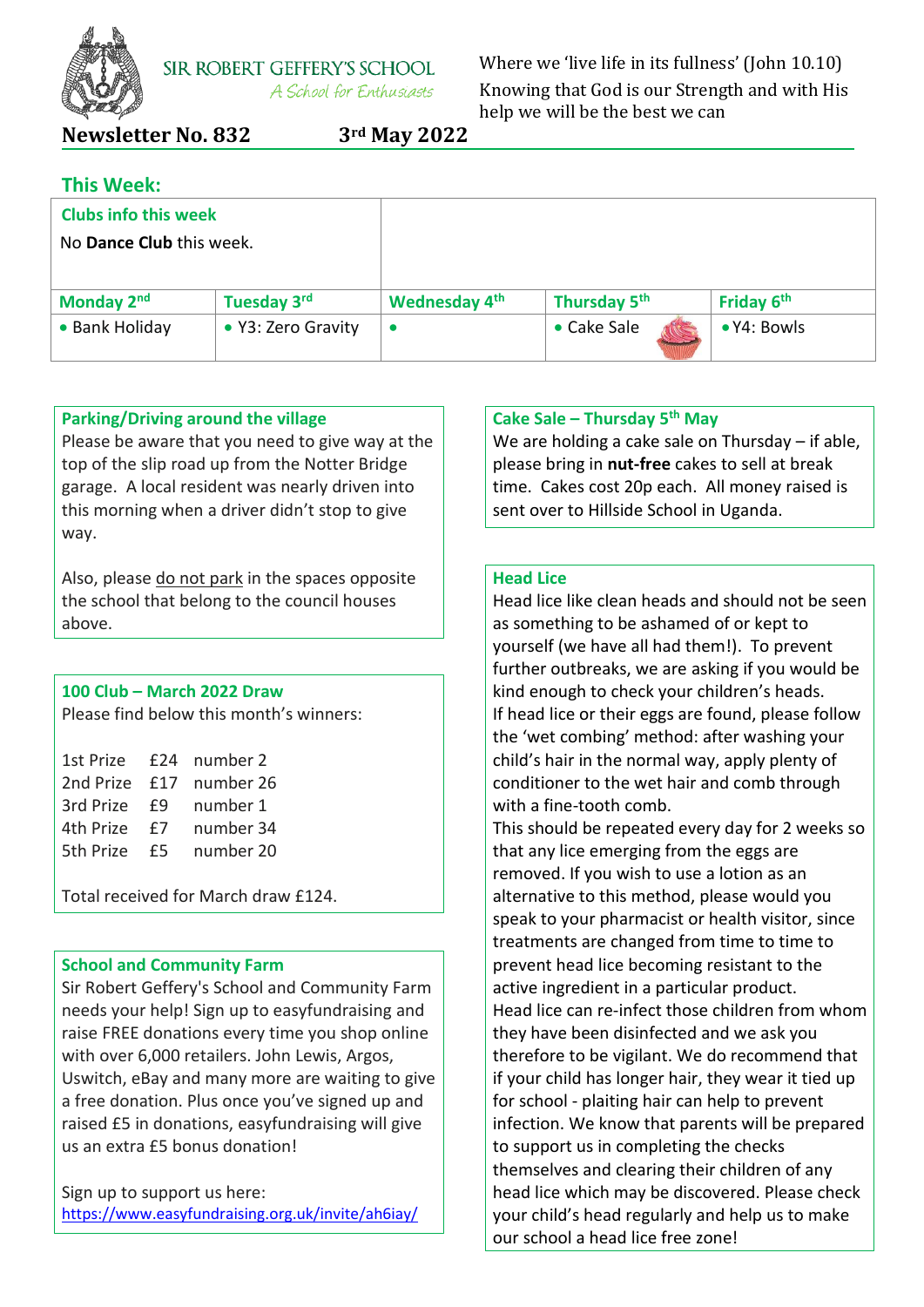| <b>Awards</b>                                   |                                                               |                             |                  |
|-------------------------------------------------|---------------------------------------------------------------|-----------------------------|------------------|
| No physical awards have been given this week,   |                                                               | Courtesy                    | <b>Stanley D</b> |
| but we would like to acknowledge the following: |                                                               | Creativity                  | Rafferty J       |
|                                                 |                                                               | <b>Demonstrating Values</b> | Evie C           |
| <b>Mathletics</b>                               |                                                               |                             | Cody SB          |
|                                                 | Congratulations to Isla S-H on achieving her 12 <sup>th</sup> |                             | Ewan G           |
|                                                 | Gold Mathlete certificate and to Mollie Y for                 | Effort                      | Isobel R         |
| reaching her 1st Gold Mathletics milestone.     |                                                               |                             | Sam R            |
|                                                 |                                                               |                             | William D        |
|                                                 | <b>Accelerated Reader</b>                                     | English                     | Jaida K          |
|                                                 | Class word count to date:                                     | Enthusiasm                  | Molly T          |
| Year 2                                          | 3,111,935                                                     | Friendship                  | Heidi G          |
| Year 3                                          | 14,041,759                                                    | Good Learning               | Teddy C          |
| Year 4                                          | 16,185,270                                                    | Kindness                    | Josh G           |
| Year 5                                          | 29,204,387                                                    | Maths                       | <b>Edward S</b>  |
| Year 6                                          | 21,817,568                                                    |                             | Bea T            |
|                                                 |                                                               |                             | Millie BC        |
|                                                 | Highest individual word count last week:                      |                             | Iona P           |
| Year 2                                          | Tommy C                                                       |                             | James S          |
| Year 3                                          | Shepherd W                                                    | Perseverance                | Lacey B          |
| Year 4                                          | Evie T                                                        |                             | Elsie G          |
| Year 5                                          | Ben C                                                         | Phonics                     | Filip W          |
| Year <sub>6</sub>                               | Alfie B                                                       | Progress                    | Zara B           |
|                                                 |                                                               | Resilience                  | Frankie M        |
| Good Progress:                                  |                                                               |                             | Gwen H           |
| Year 2                                          | Lily WP, William B                                            | Science                     | Ivy H            |
| Year 3                                          | Imogen P, Cai C                                               | Spelling                    | Myles C          |
| Year 4                                          | Gracie N, James S                                             | Star of the week            | <b>Beauden S</b> |
| Year 5                                          | Sophie D, Jake K                                              | Thinking                    | Caleb C          |
| Year 6                                          | Millie BC, Samuel M                                           |                             | George R         |
|                                                 |                                                               | Writing                     | Mia G            |
| Singing                                         | Bea T                                                         |                             | Florence W       |
| Piano                                           | <b>Brooke G</b>                                               |                             | Samuel M         |

## **Dinner Money**

Please log in to ParentPay and check balances and clear any outstanding monies owed. You are able to set up an automatic reminder when the amount in your account drops to a level (which you can set). Please ask in the office if you have any questions.

#### **Speech Day Trophies**

Please can all trophies received at last year's Speech Day be returned to the office.

### **Year 4 Residential**

Consent forms will be coming home today for you to complete and return. Kit list and all other information will be sent home by next week.